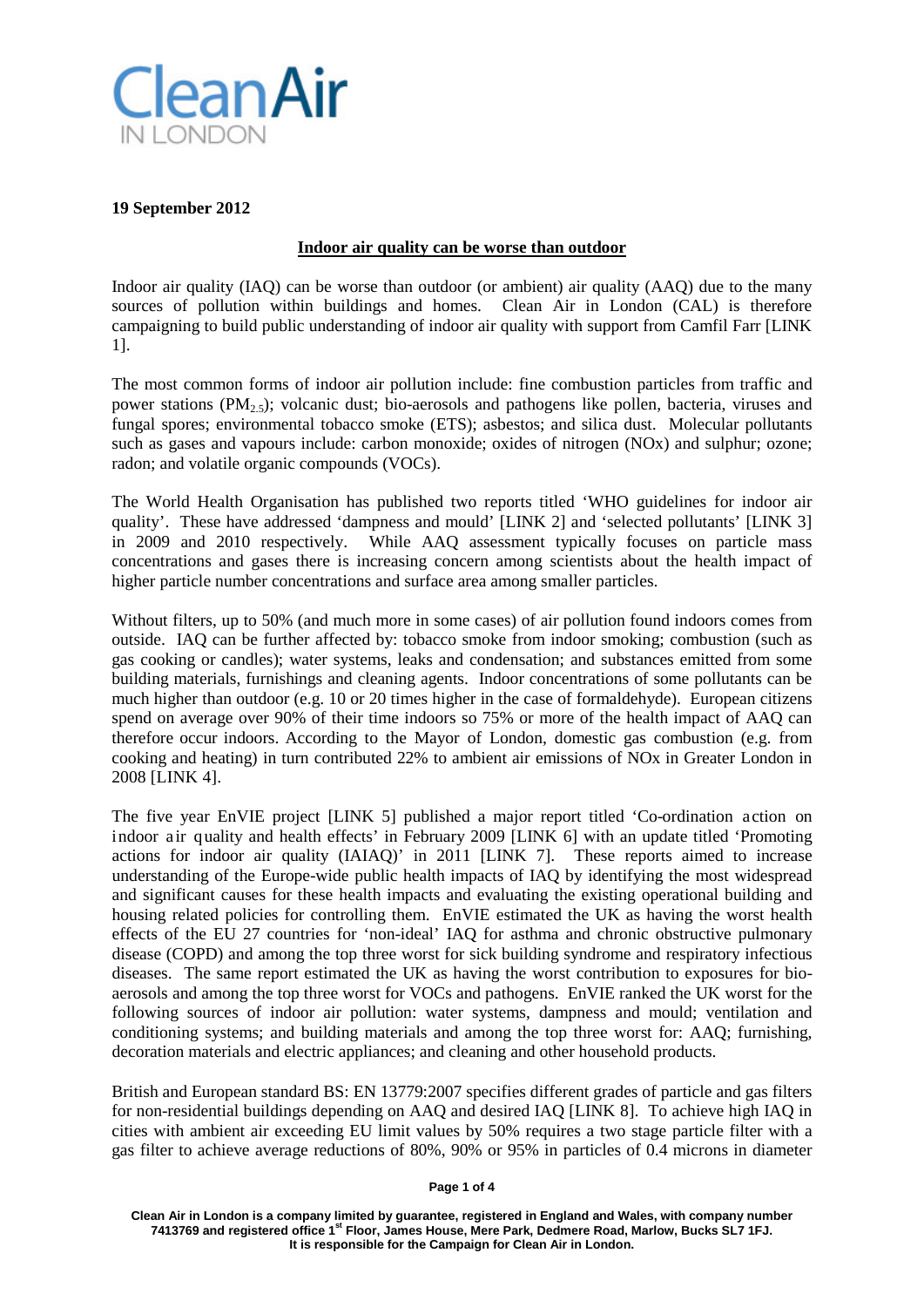

(which compares with the thickness of a human hair of about 70 microns). It is important to remember a building may have air conditioning, mechanical ventilation and/or air filtration or any combination of these (or none of them). IAQ standards are supported by BS:EN 779:2012 [LINK 9] which sets a minimum efficiency e.g. removing 35%, 55% or 70% of particles at 0.4 microns. Higher quality, low energy air filters, such as those made from glass fibre, together with a large surface area to reduce pressure drop (so-called 'bag filters'), can achieve and sustain much higher particle efficiencies at lower total lifetime cost (as energy may use up to 70% of total cost). Ultraviolet light may eliminate some pathogens but do little or nothing to eliminate particles or gases. Cheap synthetic filter materials may depend on electrostatic charge to comply with standards initially but lose their charge and require much more frequent replacement with all the associated maintenance and disposal costs. The efficiency of carbon filters depends on charcoal's ability to retain gas molecules on its surface which in turn depends on the quality and surface area of charcoal and the type of gas, contact time and gas concentration.

There is much policy makers can do to improve public health in non-residential buildings (and homes). EnVIE recommended: general policies (e.g. to build public understanding); building construction (e.g. integrate IAQ into policies on urban development and develop moisture control guidelines for buildings); ventilation (e.g. regularly inspect and maintain all heating, ventilation and air conditioning systems (HVAC), include EN 13779 compliant filters in HVAC systems, ban all unflued combustion heaters and integrate with energy performance inspections); consumer products (e.g. testing and labelling of products); and occupant behaviour, operation and maintenance (e.g. best practice manuals for major buildings). Further action is needed to reduce exposure to ETS (particularly for children). CAL is keen to encourage the European Commission, as part of its 'Year of Air' in 2013 [LINK 10], to foster the role of filtration and the need to design systems so that they can integrate efficient air filters, as minimum requirements. This will become increasingly important as buildings become virtually 'airtight' to increase energy efficiency.

Some policy makers are already taking action. For example, the City of London Corporation has been working with City businesses to develop a list of simple, effective actions that can be taken by companies to improve air quality in a programme called CityAir [LINK 11]. Its guide for building engineers and facilities managers [LINK 12] highlights the need to ensure that air filters in buildings with mechanical ventilation are regularly maintained and comply fully with EN 13779. It also notes the legal requirement to inspect all air conditioning systems with a rated output of 12 kilowatts or more at least every five years (which is an obvious opportunity to review filter arrangements, if not before).

The Mayor's London Plan requirements for air quality published in July 2011 have also already had a positive impact. For example, a school is west London chose to use activated carbon filters, which Camfil Farr laboratory tests have shown can reduce  $NO<sub>2</sub>$  by 95% [LINK 13], with a two stage particle filter in a development. CAL was surprised to discover though that only seven buildings in Transport for London's 'Head Office Portfolio' were due to comply fully with EN 13779 by April 2012 with eight others in 2012/2013 and many more having no expected compliance date [LINK 14]. CAL has also been surprised to discover a big difference among the 33 local authorities in London in terms of how much they know about indoor air quality standards in their buildings. Some have been able to provide quite detailed information on compliant buildings whilst others seem to have little idea of which buildings comply with EN 13779. Many local authorities have told CAL they do not know about compliance with EN 13779 in their schools because they are independently managed.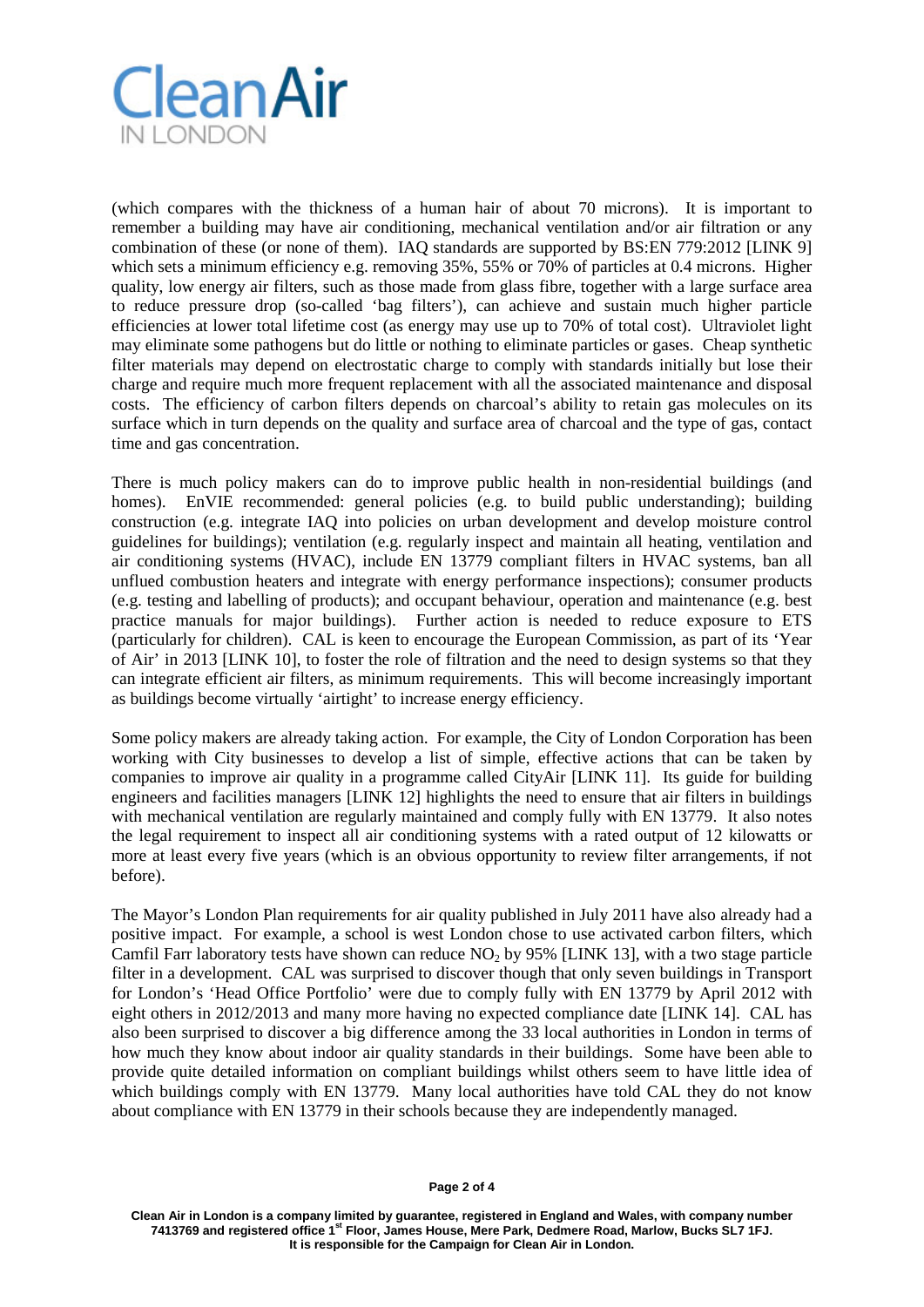

CAL is therefore encouraging the London Assembly to investigate IAQ with a particular focus on health and energy savings. The investigation should consider buildings with existing mechanical ventilation and others where standalone or ducted air filtration may be needed. There is a tremendous opportunity to improve public health and save energy and money through the use of regularly maintained air filters that comply fully with EN 13779.

## **This article was updated on 24 November 2012**

## ENDS

This is the sixth in a series of articles written for PoliticsHome by Simon Birkett, Founder and Director of Clean Air in London (CAL) [LINK 15], about air quality in London.

Simon Birkett has been presented personally with the London 2012 Sustainability Ambassadors Award for his outstanding contribution to achieving a truly sustainable Olympic and Paralympic Games in particular for his focused commitment to tackling air quality, climate change and sustainability issues.

Camfil Farr [LINK 16] is the first Gold Sponsor of CAL and is supporting a campaign to build public understanding of indoor air quality, initially in London. Camfil Farr, a world leader in the development and production of air filters and clean air solutions for buildings, has also created a website called www.keepthecityout.co.uk [LINK 17] which offers guidance and a wide range of resources on IAQ.

Other topics in this series include [health impacts](http://cleanairinlondon.org/health/guide-to-health-impacts-invisible-air-pollution-is-the-biggest-public-health-failing-or-cover-up-for-decades/) [LINK 18], [legal issues](http://cleanairinlondon.org/legal/guide-to-legal-issues-uk-is-cheating-on-air-quality-laws-and-misleading-the-european-commission/) [LINK 19], [sources](http://cleanairinlondon.org/sources/guide-to-sources-london-has-the-highest-levels-of-nitrogen-dioxide-of-any-capital-city-in-europe/) [LINK 20], [solutions](http://cleanairinlondon.org/solutions/guide-to-solutions-mayor-johnson-caught-taking-backward-steps-again) [LINK 21] and the Olympics [LINK 22].

# LINKS

- 1. Campaign<http://cleanairinlondon.org/hot-topics/camfil-farr-is-a-sponsor/>
- 2. WHO dampness and moul[d http://www.who.int/indoorair/publications/7989289041683/en/](http://www.who.int/indoorair/publications/7989289041683/en/)
- 3. WHO selected pollutants<http://www.who.int/indoorair/publications/9789289002134/en/>
- 4. MAQS<http://www.london.gov.uk/publication/mayors-air-quality-strategy>
- 5. EnVIE<http://www.envie-iaq.eu/>
- 6. EnVIE 2009 [http://paginas.fe.up.pt/~envie/documents/finalreports/Final%20Reports%20Publishable/Publishab](http://paginas.fe.up.pt/~envie/documents/finalreports/Final%20Reports%20Publishable/Publishable%20final%20activity%20report.pdf) [le%20final%20activity%20report.pdf](http://paginas.fe.up.pt/~envie/documents/finalreports/Final%20Reports%20Publishable/Publishable%20final%20activity%20report.pdf)
- 7. EnVIE 2011 [http://ec.europa.eu/health/healthy\\_environments/docs/env\\_iaiaq.pdf](http://ec.europa.eu/health/healthy_environments/docs/env_iaiaq.pdf)
- 8. EN 13779 [http://www.camfilfarr.co.uk/Filter-technology/Specifications-and-Regulations/EN-](http://www.camfilfarr.co.uk/Filter-technology/Specifications-and-Regulations/EN-13779/)[13779/](http://www.camfilfarr.co.uk/Filter-technology/Specifications-and-Regulations/EN-13779/)
- 9. EN 779<http://www.camfilfarr.co.uk/Filter-technology/Specifications-and-Regulations/EN-779/>
- 10. Year of Air [http://ec.europa.eu/environment/air/review\\_air\\_policy.htm](http://ec.europa.eu/environment/air/review_air_policy.htm)
- 11. CityAir [http://www.cityoflondon.gov.uk/business/environmental-health/environmental](http://www.cityoflondon.gov.uk/business/environmental-health/environmental-protection/air-quality/cityair/Pages/default.aspx)[protection/air-quality/cityair/Pages/default.aspx](http://www.cityoflondon.gov.uk/business/environmental-health/environmental-protection/air-quality/cityair/Pages/default.aspx)
- 12. CityAir guide [http://www.cityoflondon.gov.uk/business/environmental-health/environmental](http://www.cityoflondon.gov.uk/business/environmental-health/environmental-protection/air-quality/cityair/Documents/Air%20Quality%20-%20Building%20Engineer%20Toolkit.pdf)[protection/air-quality/cityair/Documents/Air%20Quality%20-](http://www.cityoflondon.gov.uk/business/environmental-health/environmental-protection/air-quality/cityair/Documents/Air%20Quality%20-%20Building%20Engineer%20Toolkit.pdf) [%20Building%20Engineer%20Toolkit.pdf](http://www.cityoflondon.gov.uk/business/environmental-health/environmental-protection/air-quality/cityair/Documents/Air%20Quality%20-%20Building%20Engineer%20Toolkit.pdf)
- 13. CitySorb [http://www.camfilfarr.co.uk/Products/gas-filter-products-carbon-chemical/Compact](http://www.camfilfarr.co.uk/Products/gas-filter-products-carbon-chemical/Compact-filters/CitySorb-en/#tab-1-tab)[filters/CitySorb-en/#tab-1-tab](http://www.camfilfarr.co.uk/Products/gas-filter-products-carbon-chemical/Compact-filters/CitySorb-en/#tab-1-tab)

#### **Page 3 of 4**

**Clean Air in London is a company limited by guarantee, registered in England and Wales, with company number 7413769 and registered office 1st Floor, James House, Mere Park, Dedmere Road, Marlow, Bucks SL7 1FJ. It is responsible for the Campaign for Clean Air in London.**